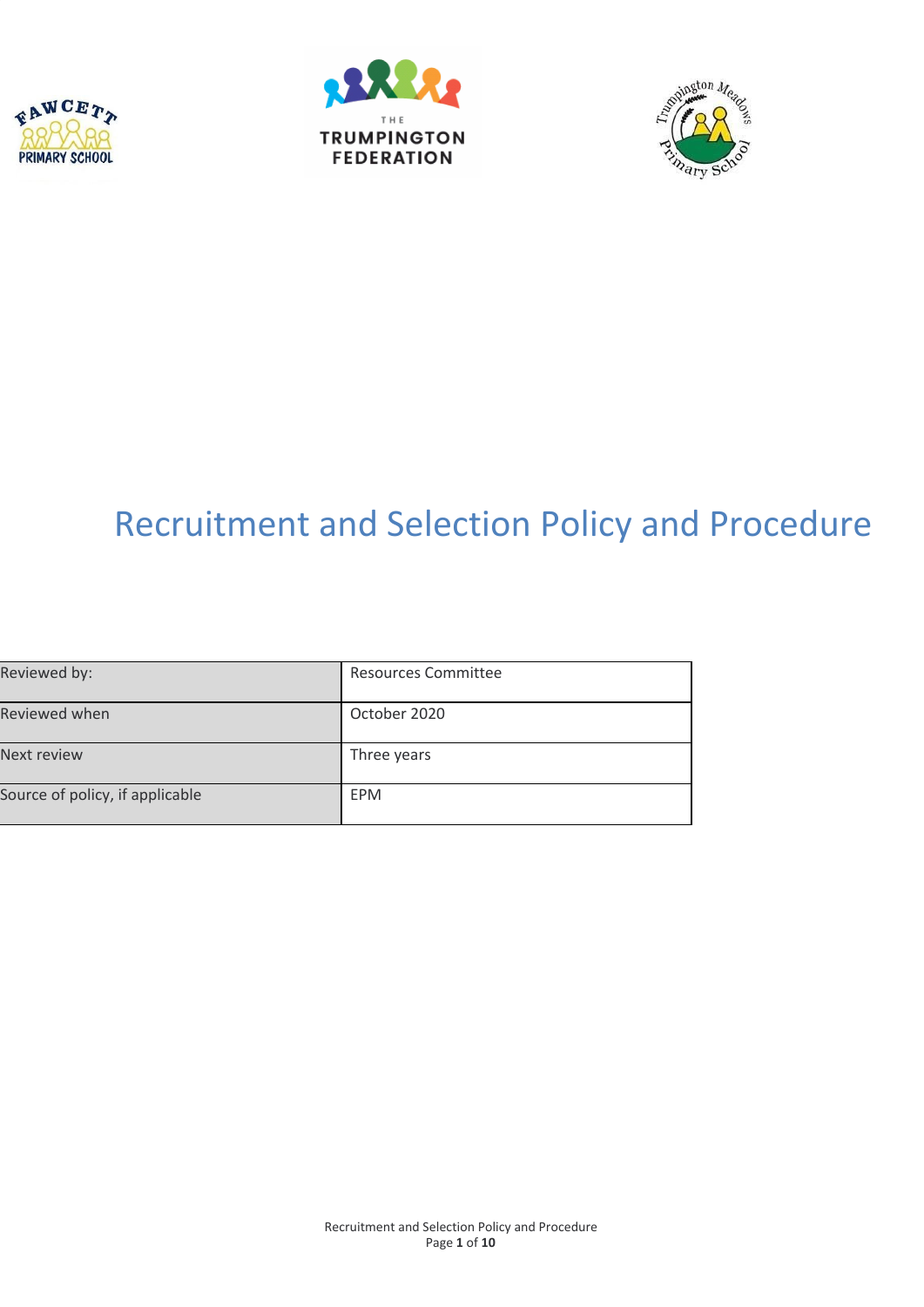Recruitment and Selection Policy and Procedure Page **2** of **10**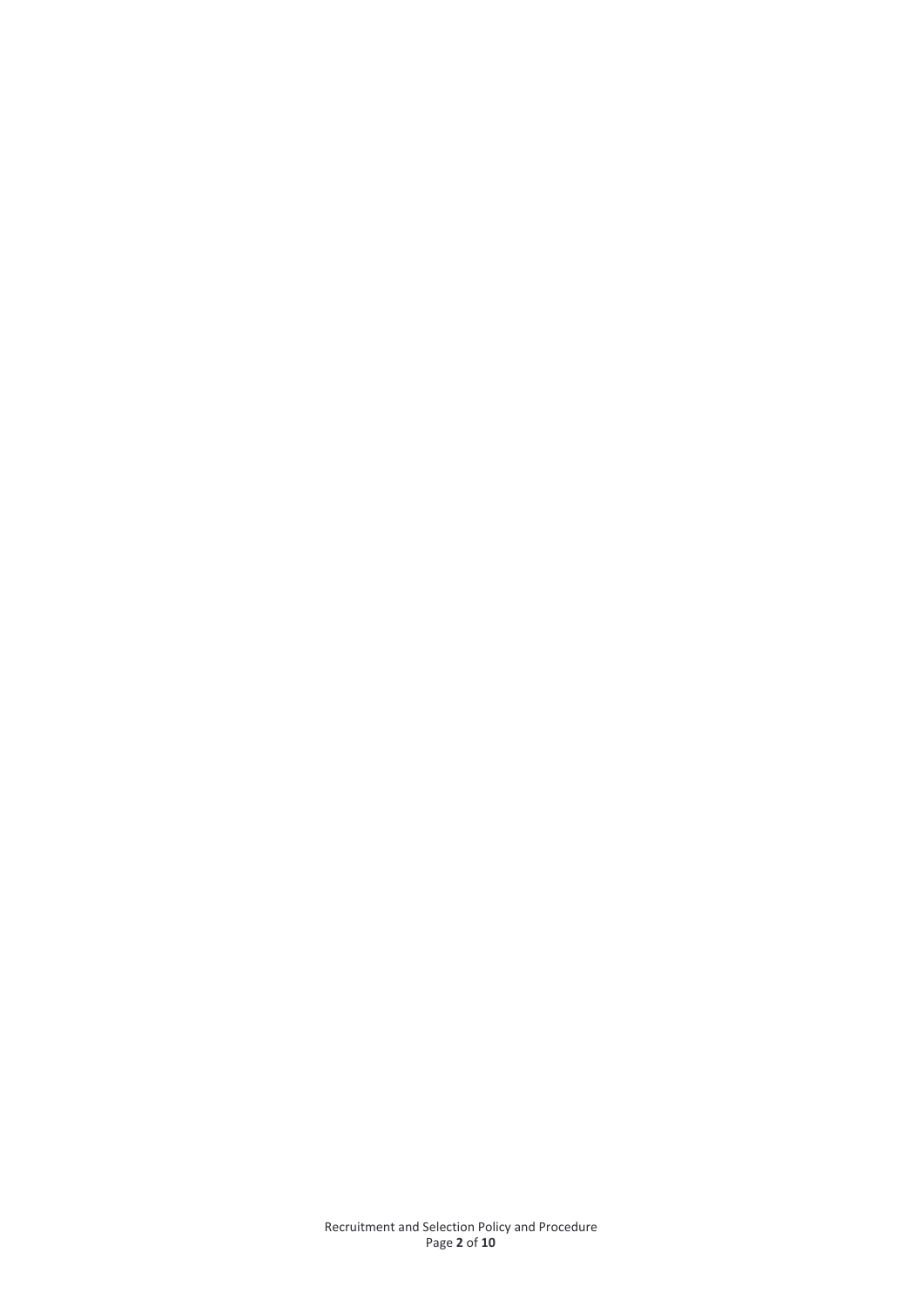# Recruitment and Selection Policy and Procedure

### 1. Introduction

- 1.1. The Governing Body is committed to safeguarding and promoting the welfare of children and young people and requires all employees and volunteers to demonstrate this commitment in every aspect of their work.
- 1.2. The appointment of all employees will be made on merit and in accordance with the provisions of Employment Law, Keeping Children Safe in [Education](https://www.gov.uk/government/uploads/system/uploads/attachment_data/file/550511/Keeping_children_safe_in_education.pdf) and the school's Equality and Diversity policy.
- 1.3. We will ensure that people are treated solely on the basis of their abilities and potential, regardless of race, colour, nationality, ethnic origin, religious or political belief or affiliation, trade union membership, age, gender, gender reassignment, marital status, sexual orientation, disability, socio-economic background, or any other inappropriate distinction.
- 1.4. We will comply with the requirements of Keeping Children Safe in [Education](https://www.gov.uk/government/uploads/system/uploads/attachment_data/file/550511/Keeping_children_safe_in_education.pdf) with regard to DBS and other pre-employment checks.
- 1.5. We will ensure compliance with the Data Protection regulations and the more stringent requirements contained within the General Data Protection Regulations (GDPR). The GDPR encompasses the core principles of the DPA and provides more onerous responsibility and accountability for fair and transparent processing. Our Recruitment Privacy Statement provides specific details in accordance with the GDPR principles and can be found at [https://www.trumpingtonfederation.co.uk/page/?title=Policies&pid=14.](https://www.trumpingtonfederation.co.uk/page/?title=Policies&pid=14)

Our general Privacy Statement can be found at https://www.trumpingtonfederation.co.uk/page/?title=Policies&pid=14

# 2. Delegation of Appointments and Constitution of Appointments Panels

- 2.1. The power to offer employment for all posts below the level of Head of School is delegated to the Headteacher. The Headteacher may not delegate the offer of employment to any other senior manager or governor.
- 2.2. Selection panels will comprise a minimum of two people (normally three). In accordance with the statutory requirement, every selection panel will have at least one member who has undertaken Safer Recruitment Training. In addition, at least one member will have undertaken general recruitment or equalities training.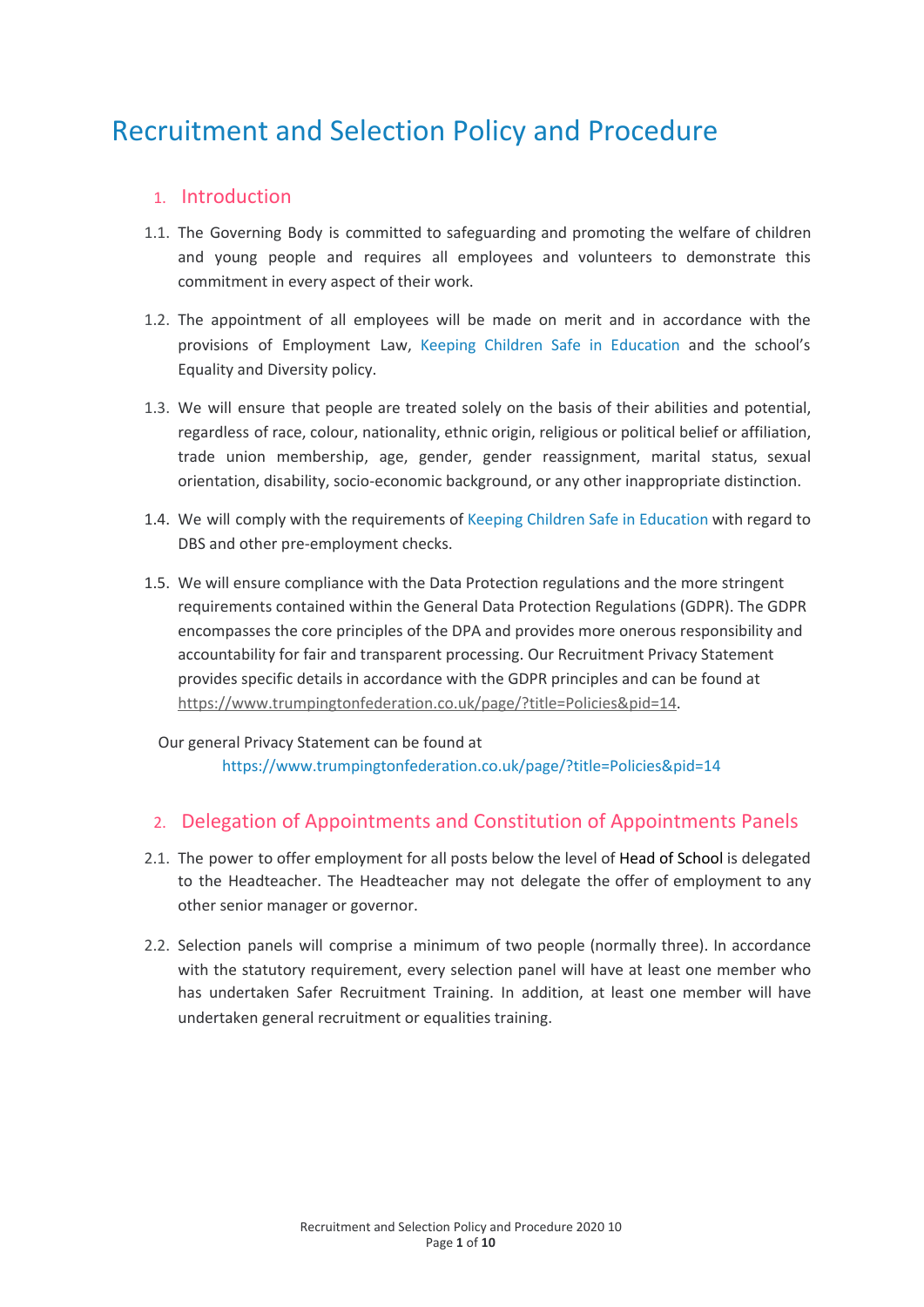# 3. Advertising

3.1. All vacant posts will be advertised to ensure equality of opportunity and encourage as wide a field of candidates as possible. This will normally mean placing an advertisement externally. However, where there is a reasonable expectation that there are sufficient, suitably qualified internal candidates, or employees are at risk of redundancy, vacancies may be advertised internally before an external advertisement. In these circumstances, the selection panel may decide that certain parts of the recruitment process may be omitted but all candidates will be subject to a formal interview, the satisfactory reference requirements and any other necessary checks.

# 4. Information for Applicants

- 4.1. All applicants for all vacant posts will be provided with:
	- A job description outlining the duties of the post and an indication of where the post fits into the organisational structure of the school
	- − A person specification may also be provided. This will also include a statement on behalf of the [governing body/trustees] of their commitment to safeguarding and promoting the welfare of children and young people
	- An application form. CVs will not be accepted
	- − An Information pack containing:
		- − A description of the school relevant to the vacant post
		- Reference to the school's policy on equality and diversity
		- Reference to the child protection/safeguarding policy
		- DBS and other pre-employment checks required
		- A statement that canvassing any member of staff, or member of the Governing Body, directly or indirectly, is prohibited and will be considered a disqualification
		- The closing date for the receipt of applications
		- An outline of the terms of employment including salary
		- Reference to the school's policy on recruitment and selection

# 5. Short Listing and Reference Requests

5.1. The selection panel will use an agreed short listing form. The criteria for selection will be consistently applied to all applicants based on the essential and desirable criteria for the post. The selection panel will agree the candidates to be called for interview.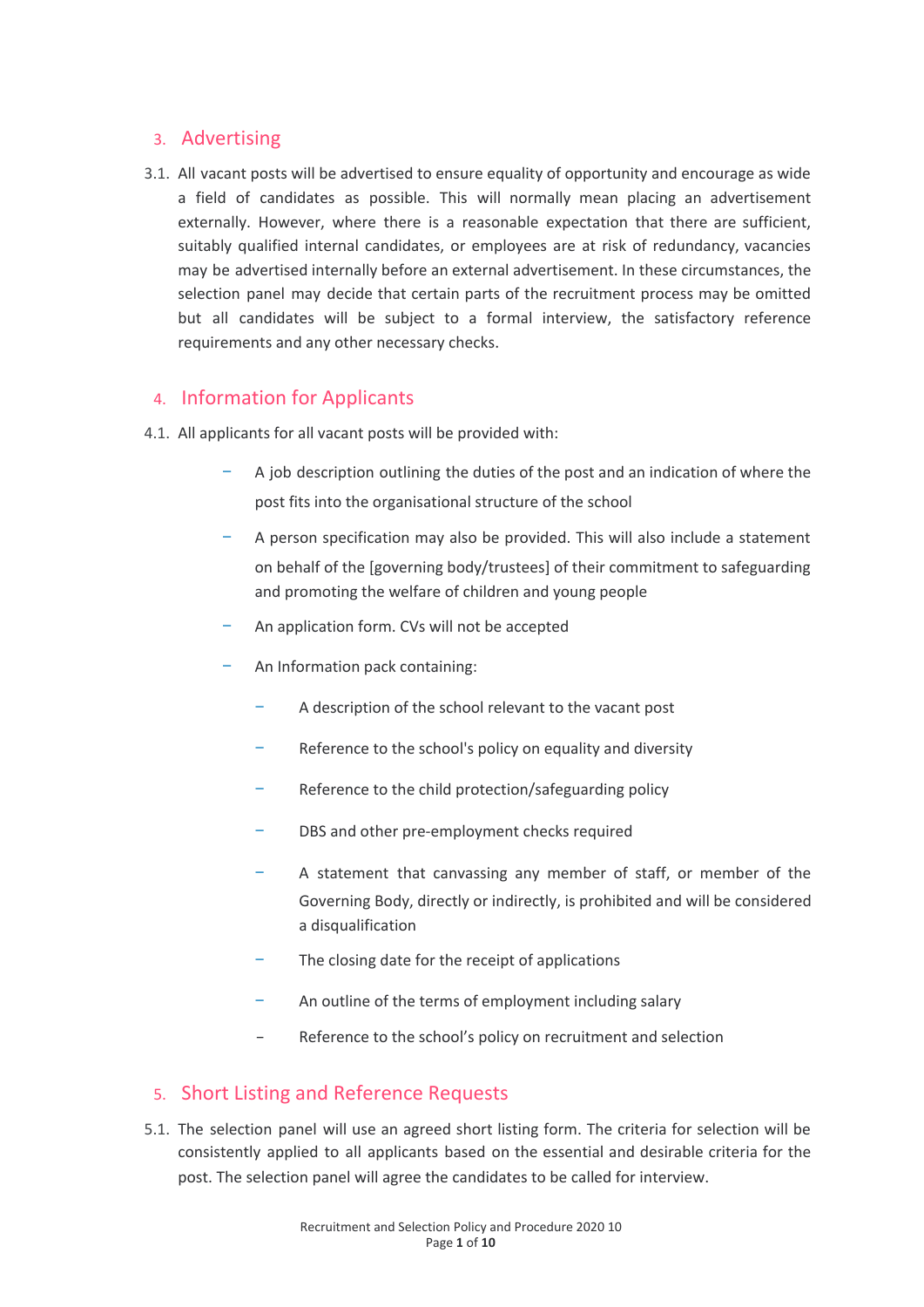- 5.2. The selection panel will take up at least two references on each short listed candidate. If a candidate for a post working with children is not currently working with children, a reference will be sought from the most recent employment working with children to confirm details of their employment and their reasons for leaving.
- 5.3. Reference requests will ask the referee to confirm:
	- The referee's relationship with the candidate.
	- Details of the applicant's current post and salary.
	- − Performance history.
	- − All formal time-limited capability warnings which have not passed the expiration date.
	- − All formal time-limited disciplinary warnings where not relating to safeguarding concerns which have not passed the expiration date.
	- All disciplinary action where the penalty is "time expired" and relate to safeguarding concerns.
	- Details of any substantiated allegations or concerns relating to the safety and welfare of children.
	- Whether the referee has any reservations as to the candidate's suitability to work with children. If so, the School will ask for specific details of the concerns and the reasons why the referee believes the candidate may be unsuitable to work with children.
- 5.4. References are the "property" of the selection panel and strict confidentiality will be observed. Employer testimonials or 'bearer references' i.e. those provided by the candidate and/or marked 'to whom it may concern' will not be accepted. References must be in writing and be specific to the job for which the candidate has applied. The selection panel will not accept references from relatives or people writing solely in the capacity as a friend of the candidate. References will be verified and any discrepancies will be discussed with the candidate at interview.
- 5.5. References will be checked against information on the application; any discrepancy/issue of concern noted to take up with applicant at interview.
- 5.6. On receipt, equality monitoring information must be separated from applications.
- 5.7. If the field of applicants is felt to be weak the post may be re-advertised.

#### 6. Interviews

6.1. The format, style and duration of the interviews are matters for the Headteacher to decide in consultation with any governors [or trustees] involved in the process but the following will be adhered to: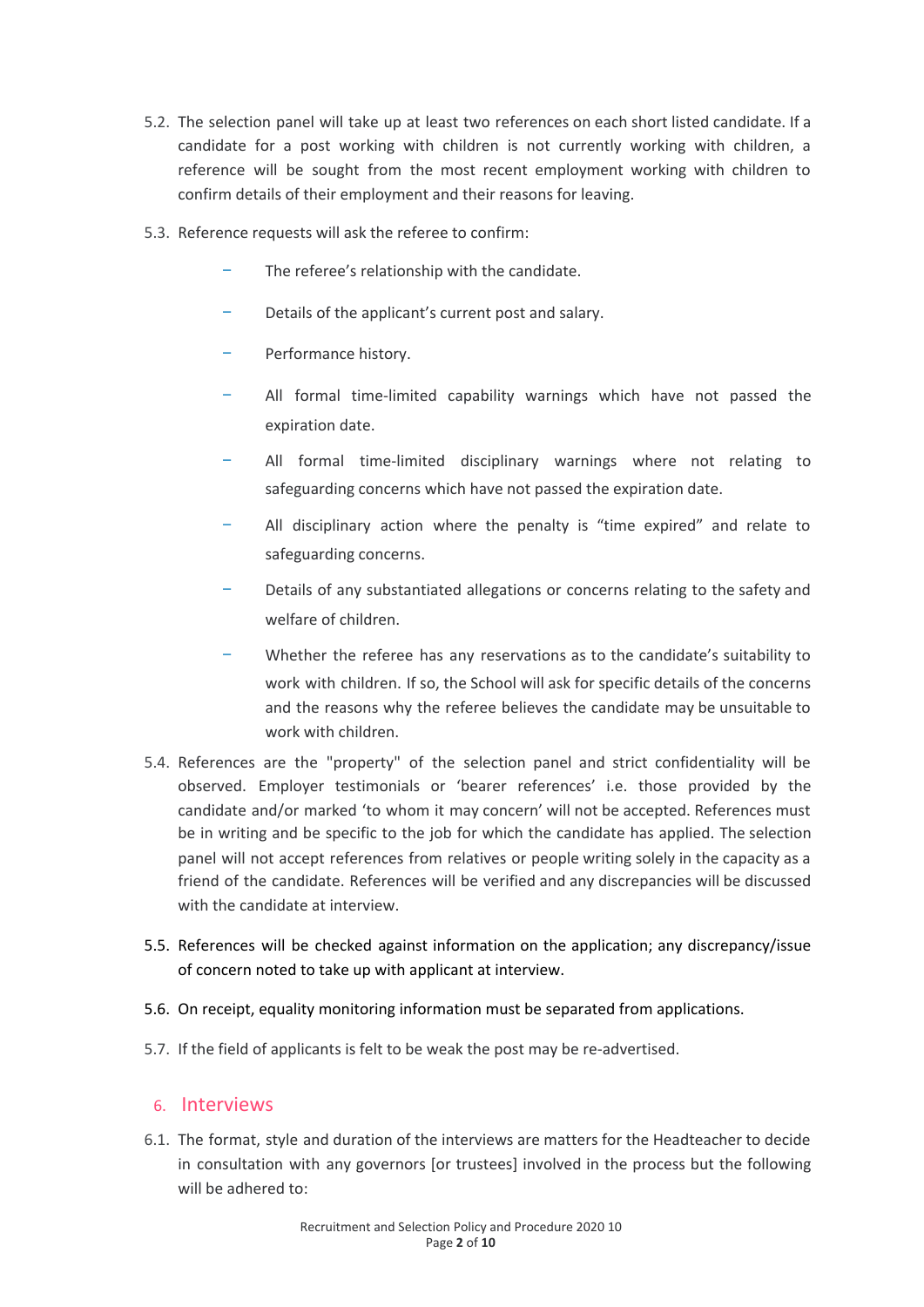#### 6.1.1.Briefing:

All candidates will be given relevant information about the school to enable the candidate to make further enquiries about the suitability of the advertised job.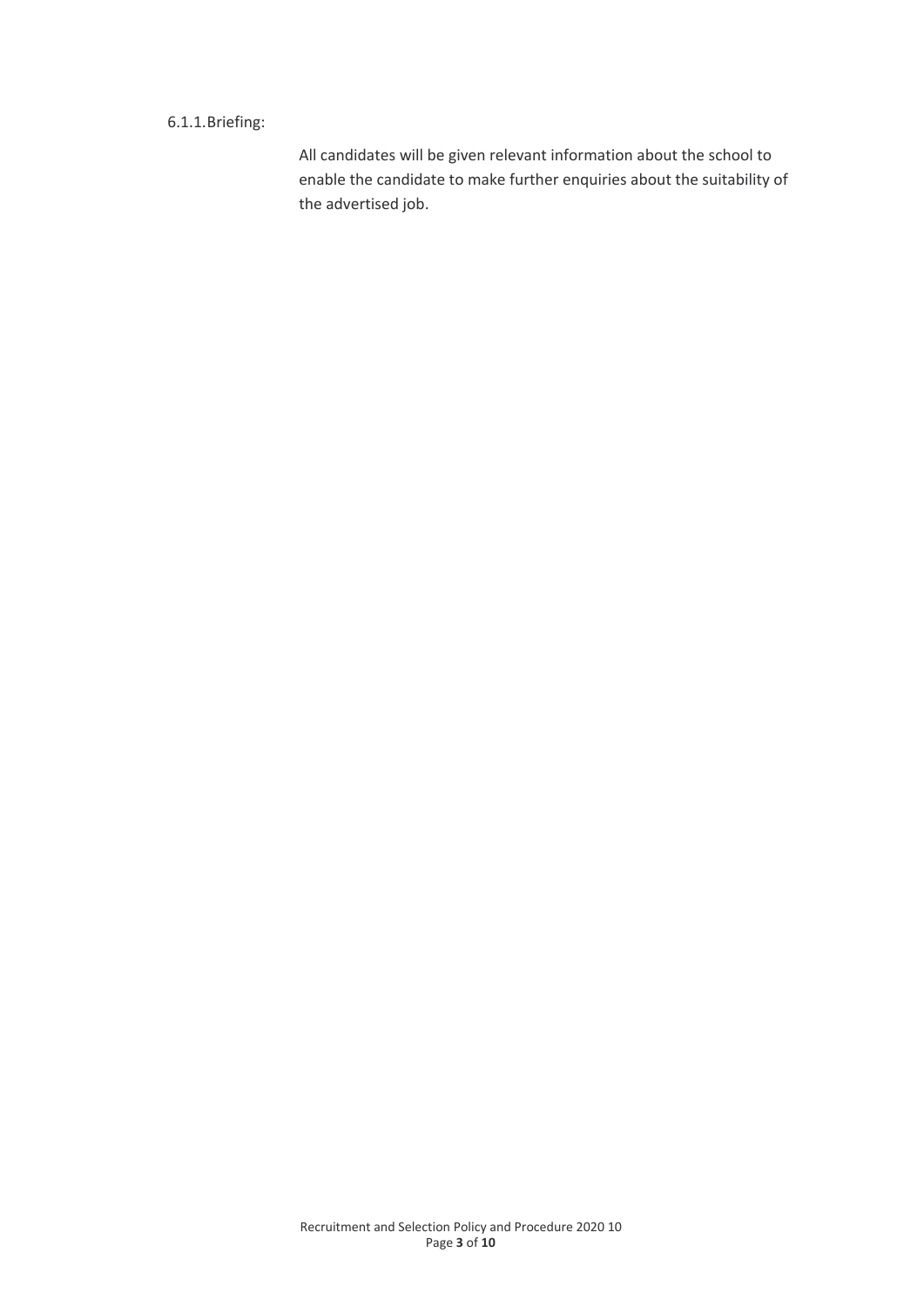#### 6.1.2.The formal interview:

Before the interviews the selection panel will agree on the interview format, including any other assessment methods. The questions asked will be aimed at obtaining evidence of how each candidate meets the requirement of the job description and the person specification and each candidate will be assessed against all of the criteria for the post. The same areas of questioning will be covered for each applicant and no questions which would discriminate directly or indirectly on protected characteristics under the Equality Act 2010 will be asked. The selection process for every post, will include exploration of the candidate's understanding of child safeguarding issues. The interview will also include a discussion of any convictions, cautions or pending prosecutions, other than those protected, that the candidate has declared and are relevant to the prospective employment.

6.2. The recruitment documentation will be retained for six months from the date of interview. Applicants have the right to request access to notes written about them during the recruitment process. After 6 months all information about unsuccessful candidates will be securely destroyed.

# 7. Offer of Employment by the Selection Panel

- 7.1. The offer of employment by the selection panel and acceptance by the candidate is binding on both parties subject to:
	- − Verification of identify
	- − Verification of right to work in the UK
	- − Proof of relevant qualifications
	- − Satisfactory DBS Enhanced Disclosure
	- − A certificate of good conduct (if applicable) which may include EEA sanctions and restrictions
	- − Barred list check
	- Teacher prohibition (if applicable)
	- − Section 128 check (if applicable)
	- Pre-employment medical screening
	- − Satisfactory references
	- − Disqualification under the Childcare Disqualification Act 2006, as amended.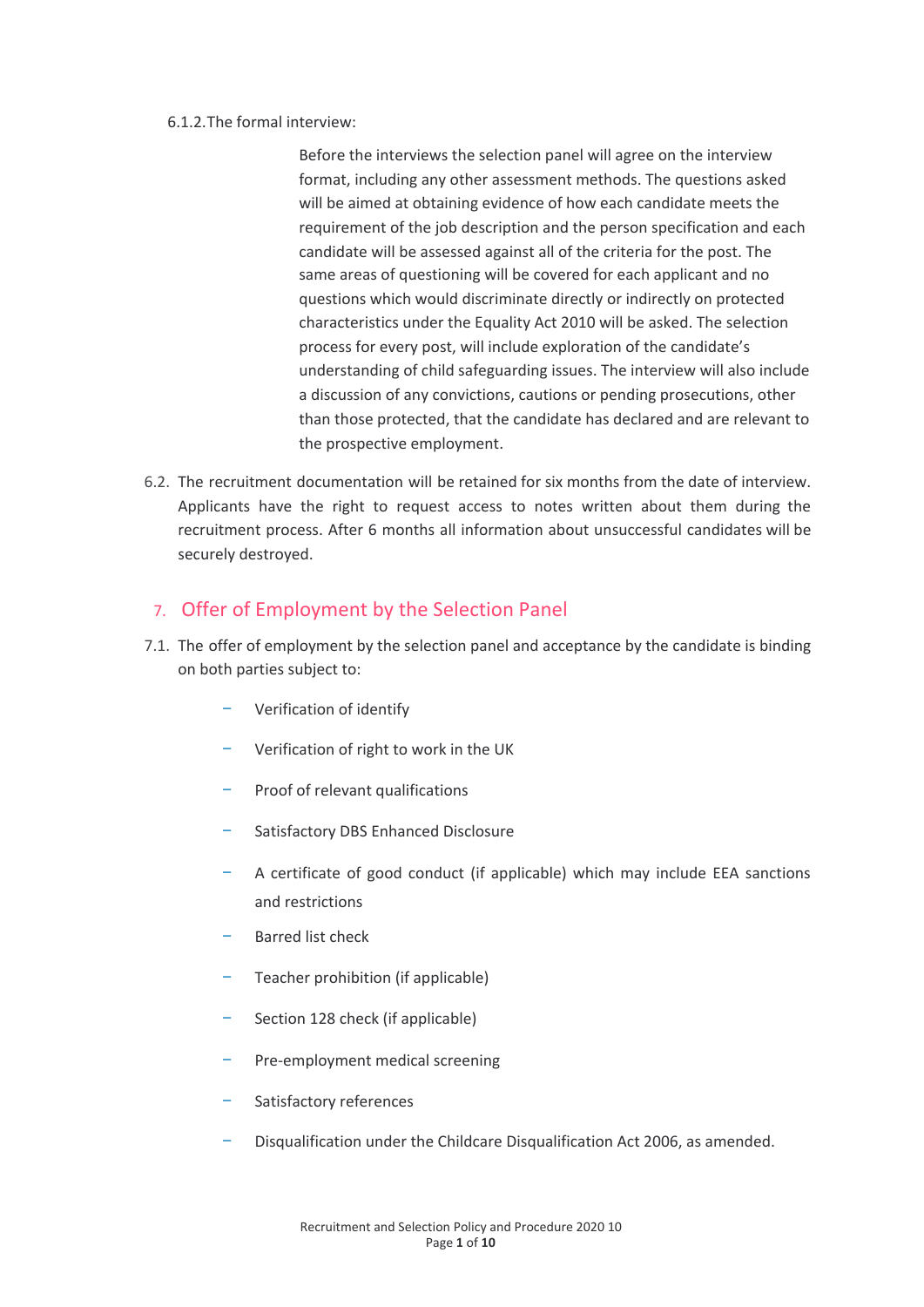- The successful candidate will be informed, normally by offer letter, that the appointment is subject to satisfactory completion of these checks.
- 7.2. Unsuccessful candidates will be notified.

# 8. Personnel File and Single Central Record

- 8.1. Recruitment and selection information for the successful candidate will be retained securely and confidentially for the duration of their employment with the school including:
	- − Application form signed by the applicant
	- − Interview notes including explanation of any gaps in the employment history
	- − References minimum of 2
	- Proof of identity
	- Proof of right to work in the UK
	- Proof of relevant qualifications
	- − Certificate of Good Conduct (where applicable) which may include EEA sanctions and restrictions
	- Evidence of medical clearance from the Occupational Health service
	- Evidence of DBS clearance and barred list check
	- Teacher prohibition checks
	- Evidence of a Section 128 direction (where applicable)
	- Offer of employment letter and signed contract of employment
	- − Disqualification under the Childcare Disqualification Act 2006, as amended.
- 8.2. Retention of personal information for the successful candidate following the end of their employment will be in accordance with the school's data retention policy, which is compliant with relevant Data Protection Act. When retained documents have reached their data retention limit they will be securely destroyed.
- 8.3. The school will destroy information obtained by a vetting exercise as soon as possible or within six months. A record of the result of the vetting or verification of the successful candidate will be retained on the employees file and the Single Central Record.
- 8.4. The school will normally collect personal information from you only where we have your consent to do so, where we need the personal information to perform a contract with/involving you, or where the processing is in our legitimate interests and not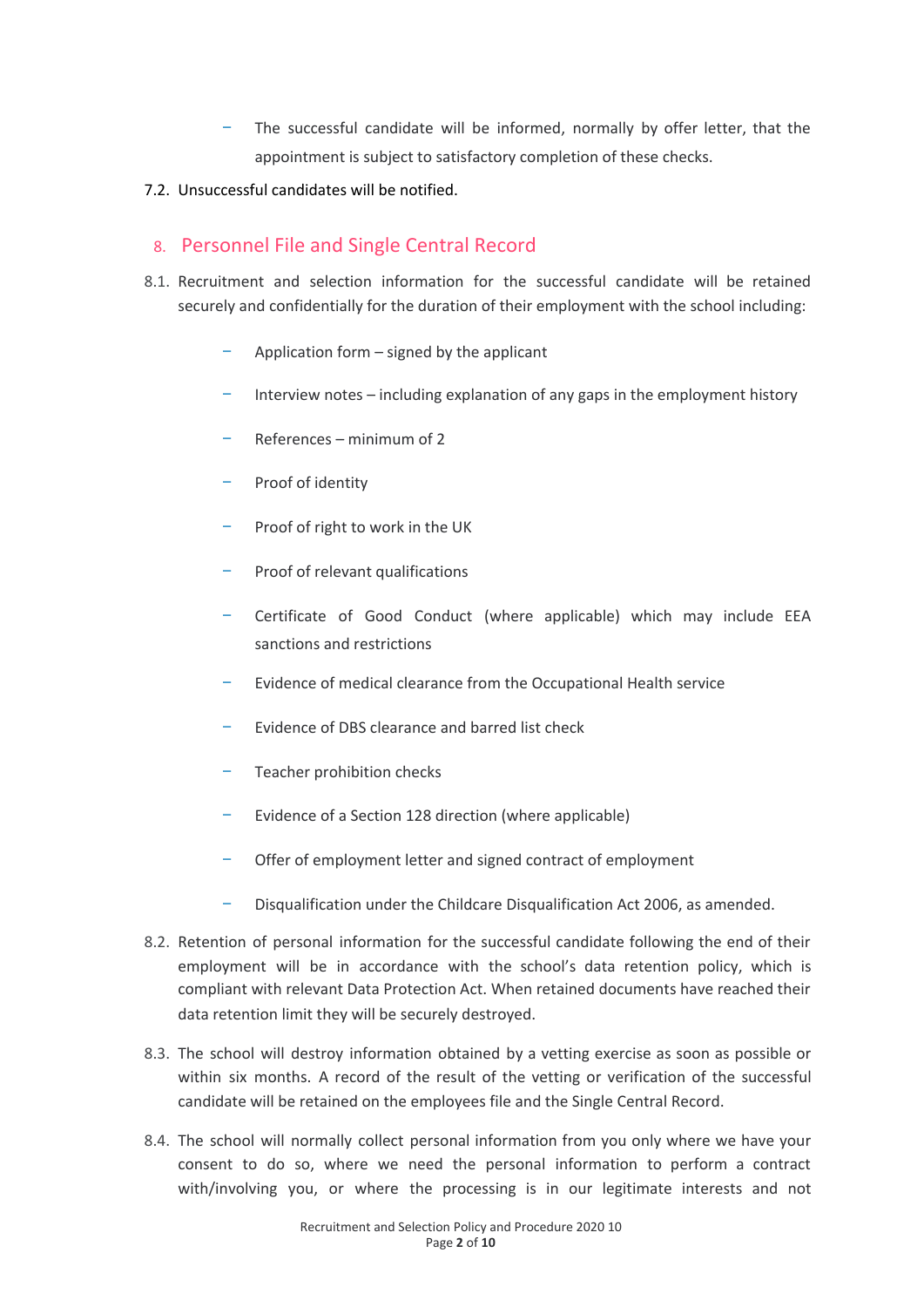overridden by your data protection interests or fundamental rights and freedoms. In some cases, we may also have a legal obligation to collect personal information from you or may otherwise need the personal information to protect your vital interests or those of another person. The school will retain a record of consent as evidence that we have obtained consent to collect and process the data and that applicants have been advised of the purpose of the collection and processing.